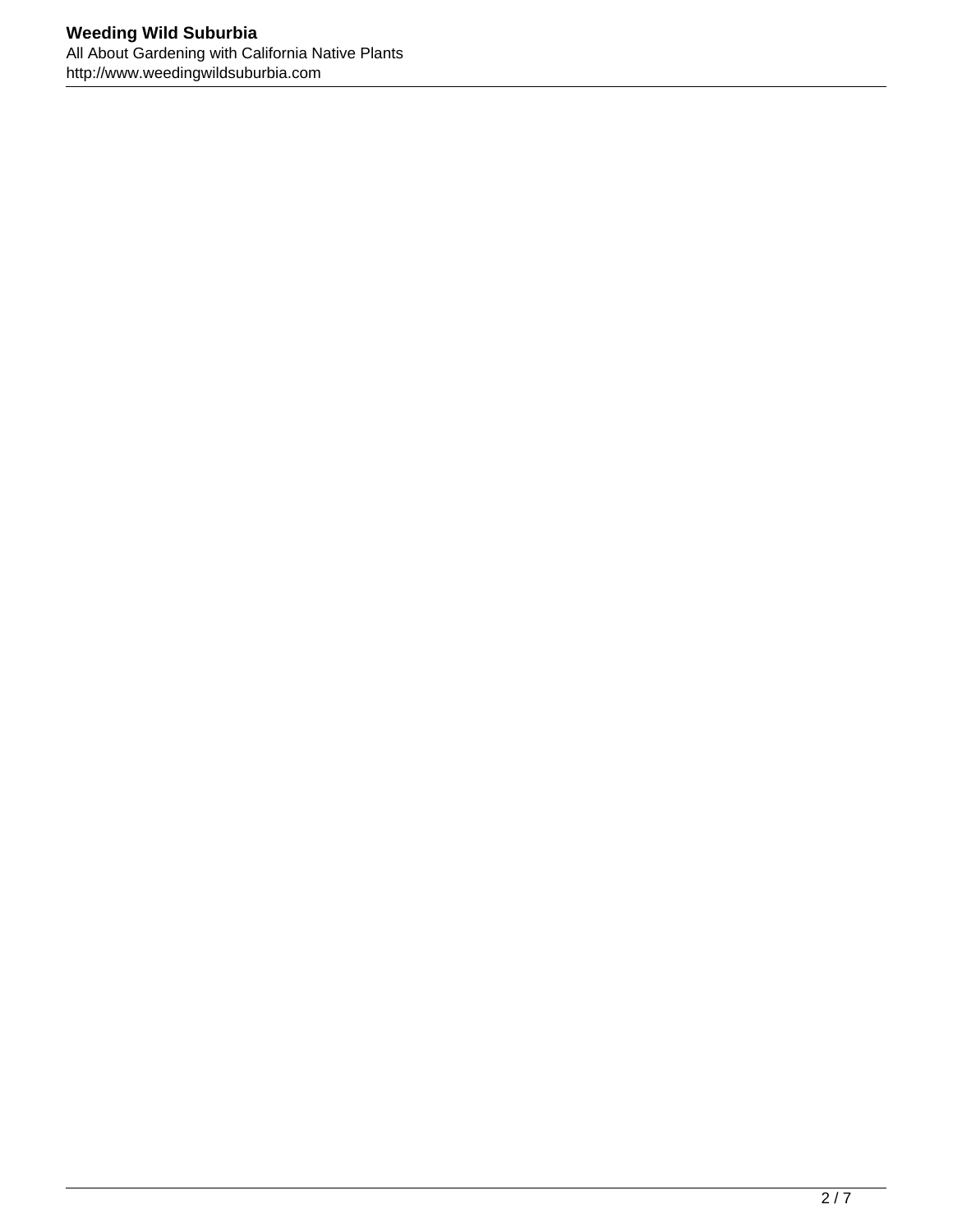

Water usage bill averages less than \$20/month. Parkway is watered approximately 4 times per year.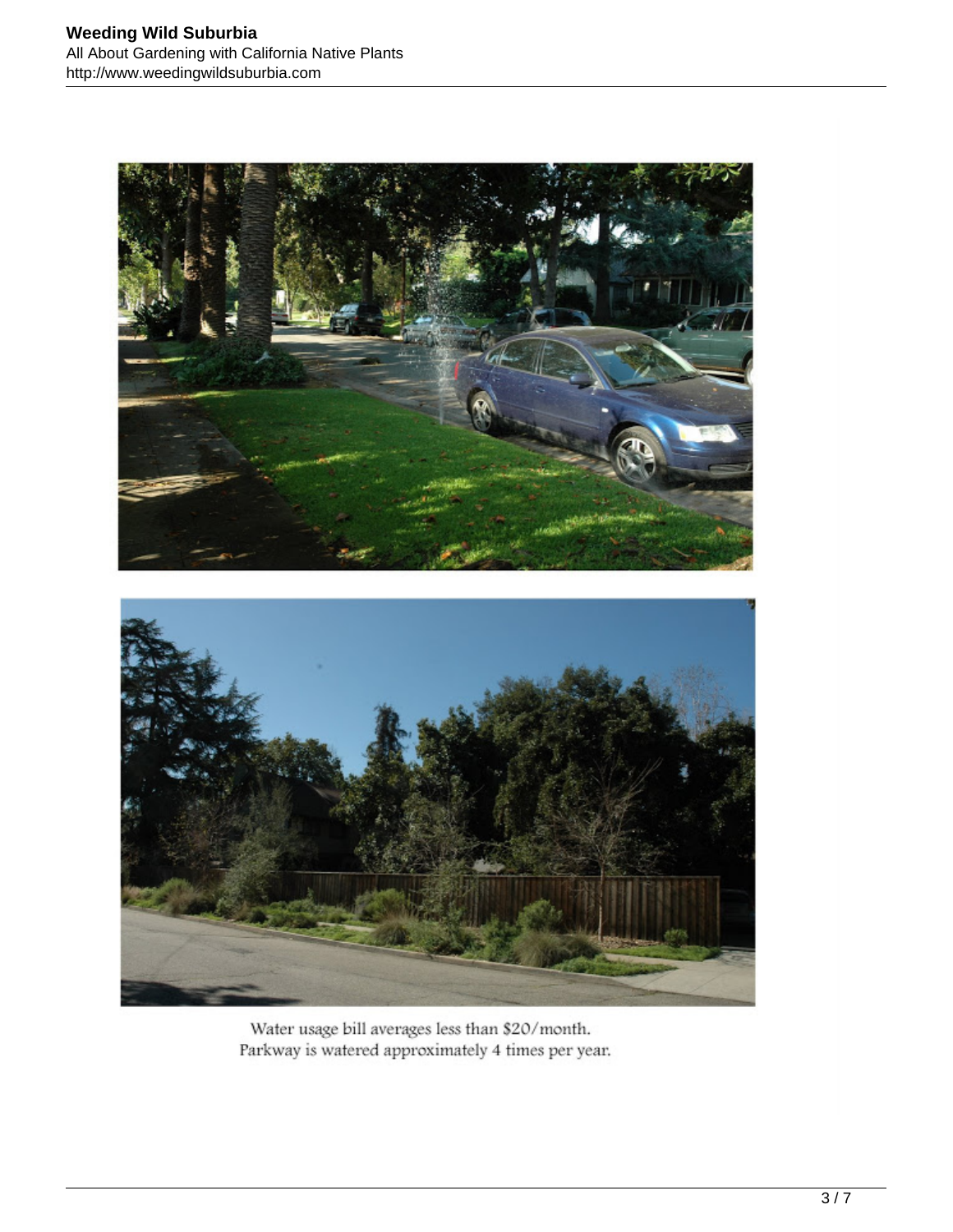From [Wild Suburbia](http://picasaweb.google.com/barbara.eisenstein/WildSuburbia?authkey=Gv1sRgCL6usLmA2dm3Cg&feat=embedwebsite)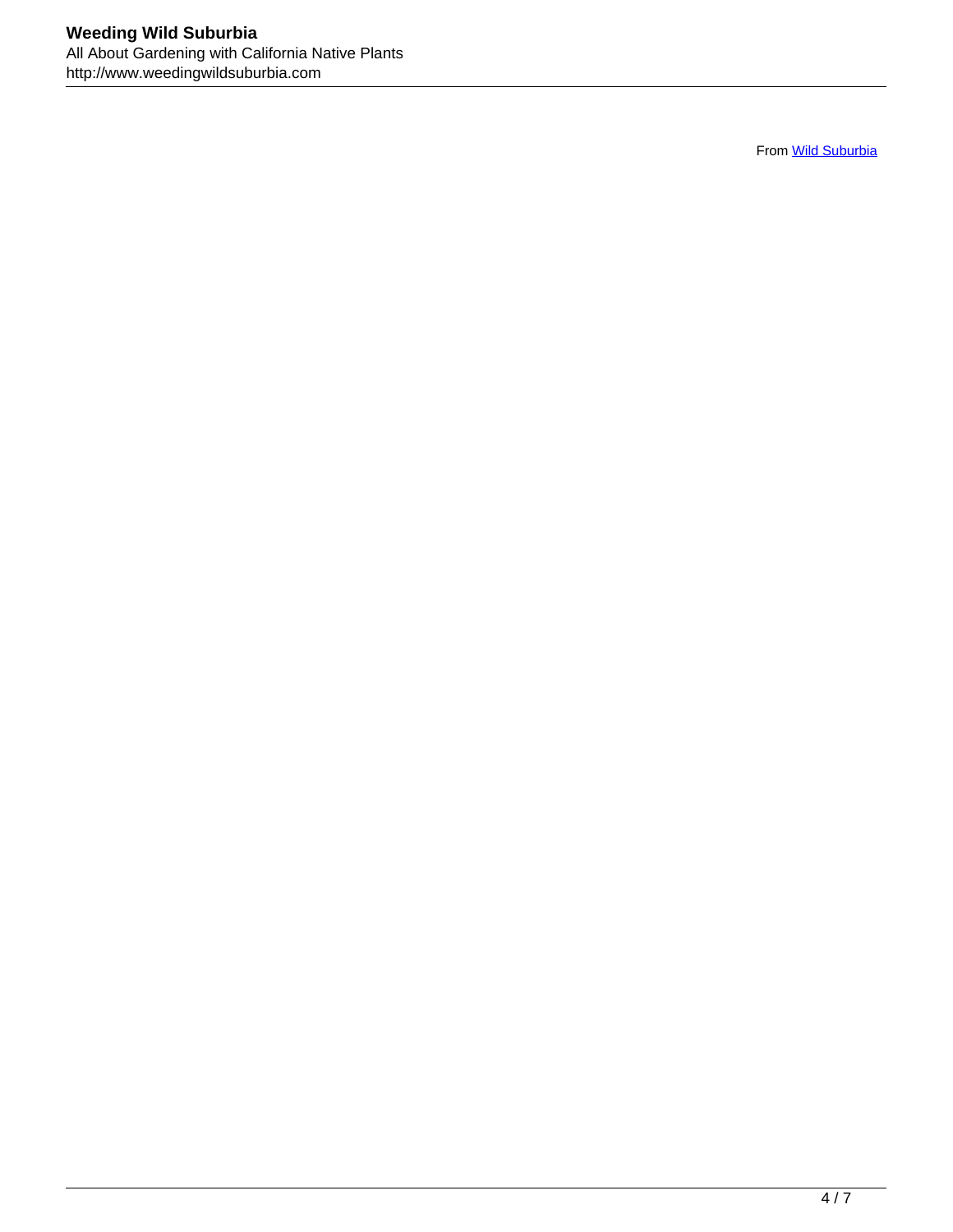



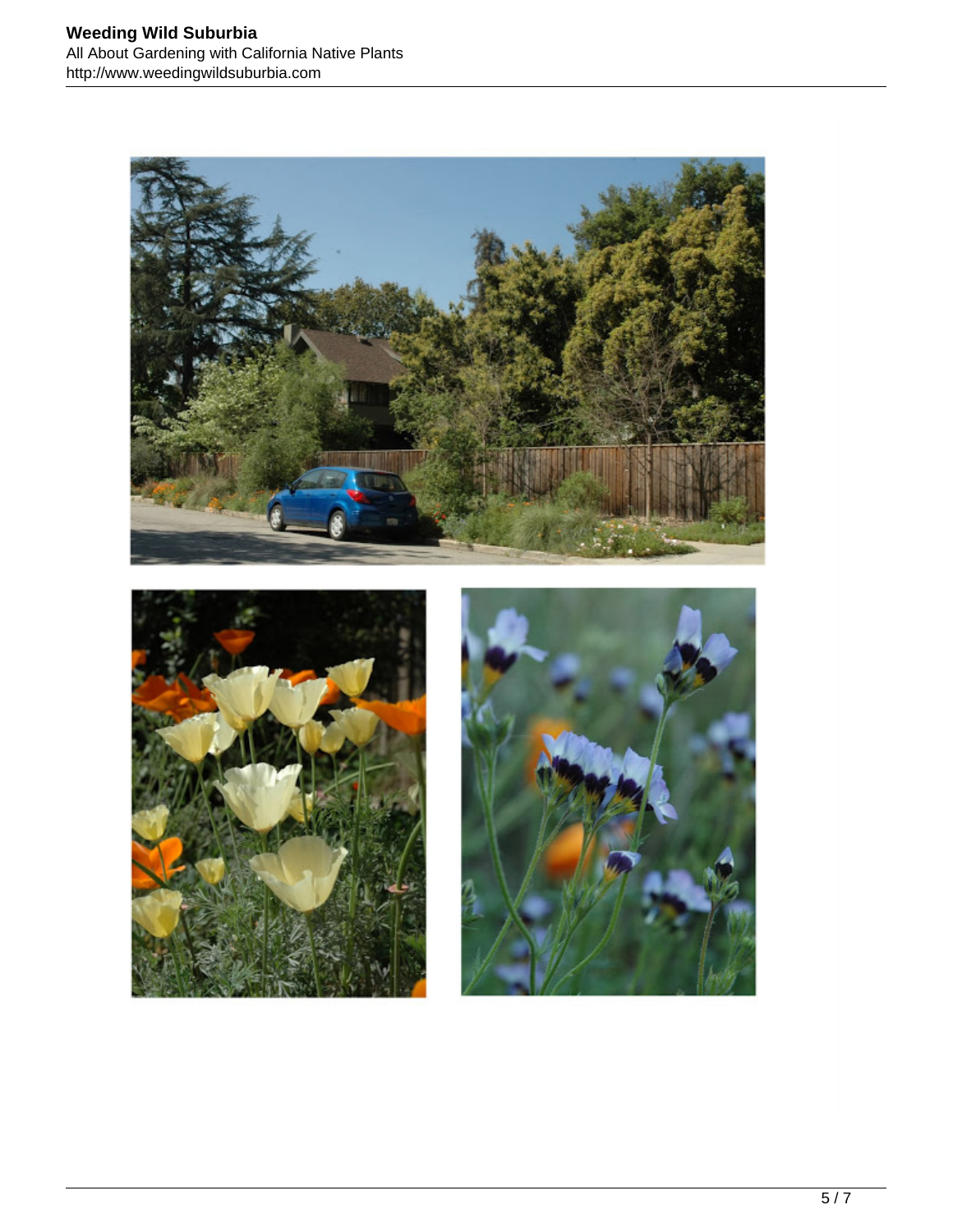From [Wild Suburbia](http://picasaweb.google.com/barbara.eisenstein/WildSuburbia?authkey=Gv1sRgCL6usLmA2dm3Cg&feat=embedwebsite)

Finally, when I am outside working on my garden, or just cutting flowers, many pedestrians stop to chat and tell me how much they enjoy the garden. It would be a real shame if I had to take it out. Thank you for hearing me.